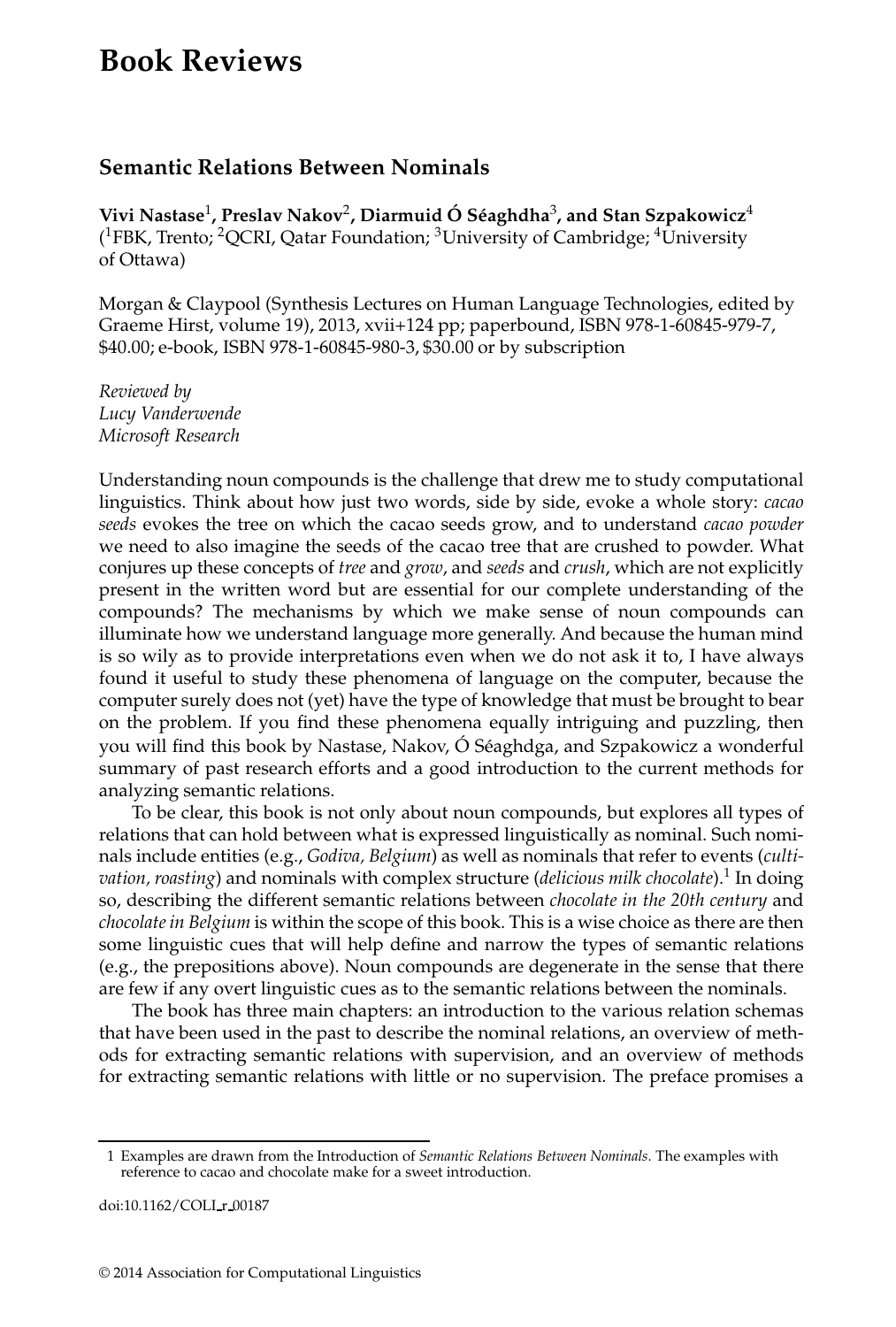very brief chapter summing up the lessons learned and makes good on that promise as Chapter 5 is very brief indeed.

It was a pleasure to be reminded of de Saussure's characterization of the two foundational types of relations: syntagmatic relations, which hold between words present in the text, and paradigmatic relations, the associations of the text words to the broader context (i.e., to words not in the text). The syntagmatic relations are then introduced to us as the predicates in logic, taking one or more nominal arguments, or as the labeled arcs that connect concepts, making the notion of semantic relations accessible to people with differing backgrounds in computer science. What follows is "a menagerie of relation schemata," Section 2.2, where approximately eight different relation sets are inventoried, an admirably comprehensive overview of the past decades of research in this area.<sup>2</sup> Whereas the authors acknowledge that from the NLP perspective, "[the aim] is to select the most useful representation for a particular application" (page 12), no examples are provided that demonstrate the impact of selecting one representation over another. Thus, although the overview is of great value to a reader wishing to familiarize themselves with the topic, the advanced reader will be left with the impression that the authors do not know how to select from among the relation sets either.

When data labeled with semantic relations is available, supervised models can be used. This scenario is explored in detail in Chapter 3. An overview of the data resources available is followed by a brief discussion of the types of features often employed in learning. This, and the next chapter, are clearly intended for readers with some familiarity with machine learning who may not be as familiar with the full sweep of models available. In particular, the organization of the material provides good entry points where the reader can find plentiful references if they are curious about the approach. The summary sections are very good reviews and would suffice to get a general idea of how the task of extracting semantic relations can be approached. In particular, in Section 3.5, the authors provide useful points to consider for navigating the myriad possibilities of models and resources.

When no labeled data is available, a wider set of paradigms for extracting semantic relations needs to be explored (in Chapter 4). These range from manually authored patterns (Hearst 1992, inter alia) for extracting predetermined relation types, to identifying novel relations with open relation extraction. OpenIE learns relations as expressed by verbs or prepositions using sophisticated algorithms to determine when the verbs or prepositions express the same or different relation type (Lin and Pantel 2001, inter alia). These paradigms are well described in this chapter and, once again, the authors provide plentiful information that invites the reader to go into greater depth wherever their interests lie, with the odd exception that the authors steer the reader away from any approach that uses parsing, claiming that "deeper processing (e.g., syntactic parsing) is altogether infeasible on a Web scale" (page 79, passim). We know that Google is parsing the Web already (Petrov and McDonald 2012) and parsing is becoming orders-ofmagnitude faster (Canny et al., 2013), so the reader would be well advised to stay open to the possibilities. Parsing was demonstrated to be crucial for extracting higher-order semantic relations such as Location and Purpose (Montemagni and Vanderwende 1992).<sup>3</sup>

<sup>2</sup> Readers may also wish to know about the project NomBank (Meyers et al., 2004), which is not included in this chapter.

<sup>3</sup> Coincidentally, this paper was presented in the same session as Marti Hearst's paper at COLING 1992; note the page numbers in the References. At the time, however, very few institutions had access to a broad-coverage parser, but I suspect that parsing and features derived from parsing will soon become commonplace.